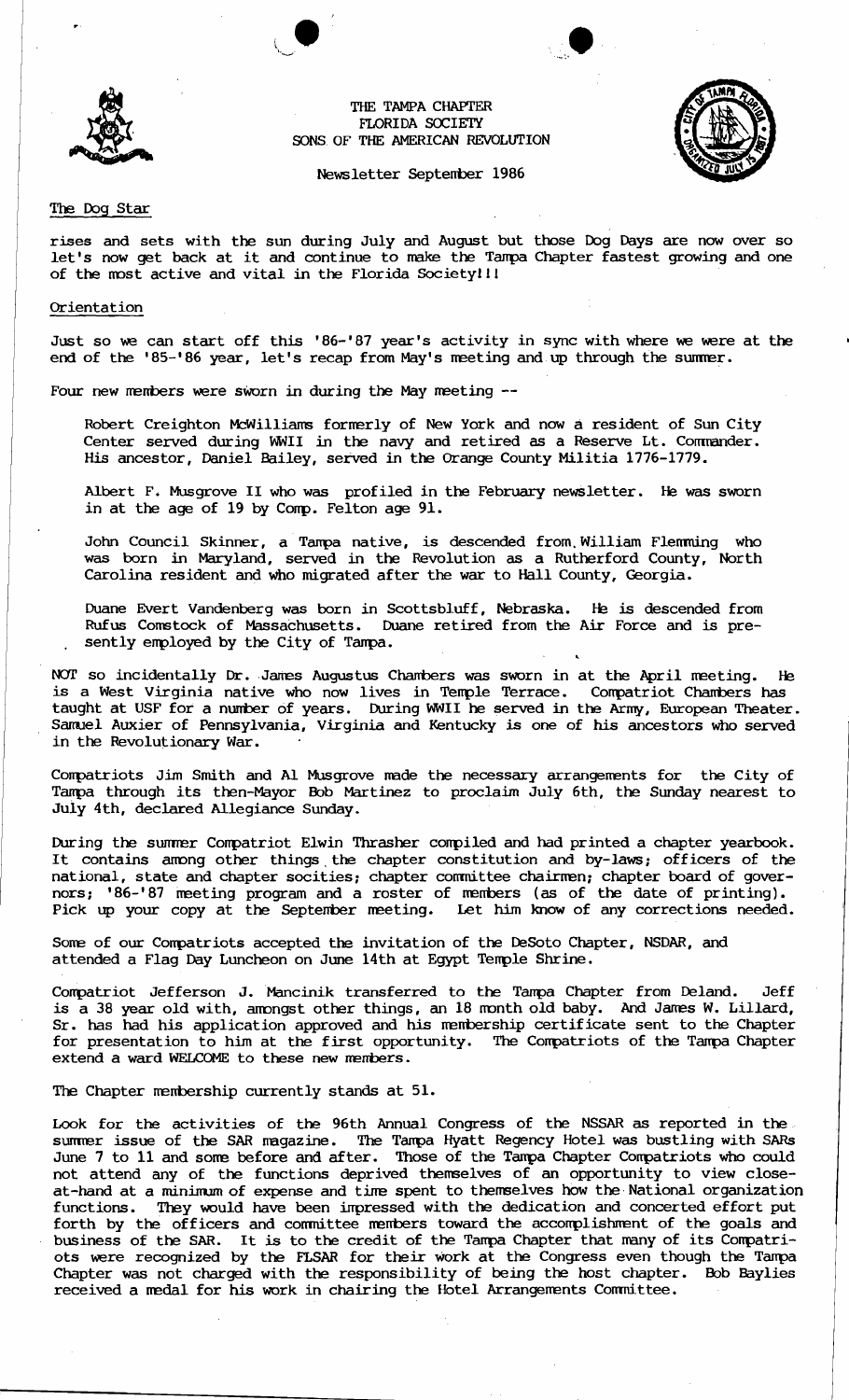Charter membership disks are **611** available for \$2.50. Set  $\bullet$  cretary Bob Baylies on Treasurer Bob Hill for these. SAR membership badges may be or wed through the Secretary also or directly from the National Society (see the ORDER FORM in the SAR Magazine). They cost approximately \$65 to \$75.

As a reminder to Compatriots -- Keep the Secretary, Bob Baylies, informed of any address or telephone nunber changes. See his telephone nunber etc. in the yearbook.

As a reminder to prospective Compatriots -- Genealogist/Registrar, Martin McKinnon

4301 Saltwater Blvd. Tampa 33615

886-3427

stands ready to render every assistance possible in establishing your credentials for membership but you must keep him informed of your continuing interest. If you have a problem, he will work with you on it, but its primarily your problem and he cannot follow up with you; you must cooperate and follow up with him.

Our Treasurer reports a balance of \$308.77 going into our September meeting.

The Board of Governors met on August 21st. Some of the plans developed were:

Meetings again to be held at the Egypt Temple Shrine, 4050 Dana Shores Drive<br>on the third Saturday of each month October through May. Because the Shrine on the third Saturday of each month October through May. is still on a reduced summer schedule, the September meeting will be held elsewhere as a joint meeting with the DAR celebrating Constitution Day. See below for the details of the September meeting. Meetings to start again at 11:30 A.M.

Arrangements will be discussed with the Shrine regarding having a lighter lunch than the dinners we have been having at the meetings, perhaps at a lower cost.

A goal of a total of 60 members by March '87 was set as a minimum.

Compatriot Musgrove accepted the chairmanship of a publicity committee. President Smith will handle contacts with the VA Hospital(s) until Spec Winfree can resume this function. Vice President Seymour will be responsible for arranging speakers/ programs for the meetings. Compatriot Summer volunteered to fill the Chaplain's office for the present. A telephone committee for the purpose of reminding members of the meetings was established -- two Compatriots will be asked to handle this function.

Efforts will be made to involve more members in the operations of the Chapter.

Male members of the Mayflower Society living in the Tampa area will be invited to our meetings.

A registration book will be maintained at our meetings for the purpose of listing members but more particularly, our guests. Name tags will be provided for the guests. Permanent name tags will be available for purchase by the members at Permanent name tags will be available for purchase by the members at the next meeting.

The budget for '86-'87 was set at \$550 income, \$450 expense.

Approval was given for the presentation of a Law Enforcement medal. Guidelines for this will be established.

The Florida Patriot, summer 1986, lists the meeting dates for the FLSAR Board of Management. All SARs may attend and be heard but only the Chapter representative(s) may vote. The Tampa Chapter should consider placing in nomination one of its members for FLSAR state office. Secretary Baylies is on the nominating committee. Contact him for your Secretary Baylies is on the nominating committee. Contact him for your proposal of member for office.

Don't forget the CAR!!! For \$5 you may become a State Promoter; for \$4 a State Patriot. The Promoter gets a year's subscription to the CAR Magazine. Be sure to specify that you are a Tampa Chapter member when you send your check or money to: Mrs. Jerson A. Teran Senior State Treasurer

8885 S.W. 147 Ave., Apt. 1221 Miami, FL 33196

## Are you now in sync???

### Our next Meeting

Will be a joint meeting with DARs recognizing Constitution Day. This meeting will be held at the Holiday Inn Cypress, 4500 Cypress St., Tampa, on September 20th, a Saturday, starting at 11:30 A.M. with lunch a little after noon in the Pinewood Room. The cost starting at 11:30 A.M. with lunch a little after noon in the Pinewood Room. The cost will be \$9 per person. The ladies of SARs, while always welcome at our meetings, are particularly invited to this one. NOTE...PLEASE RSVP by the 17th to Bob Baylies  $963-0438/272-2572$  or Bob Hill  $689-5\overline{395}$  so the number of meals contracted for may be planned.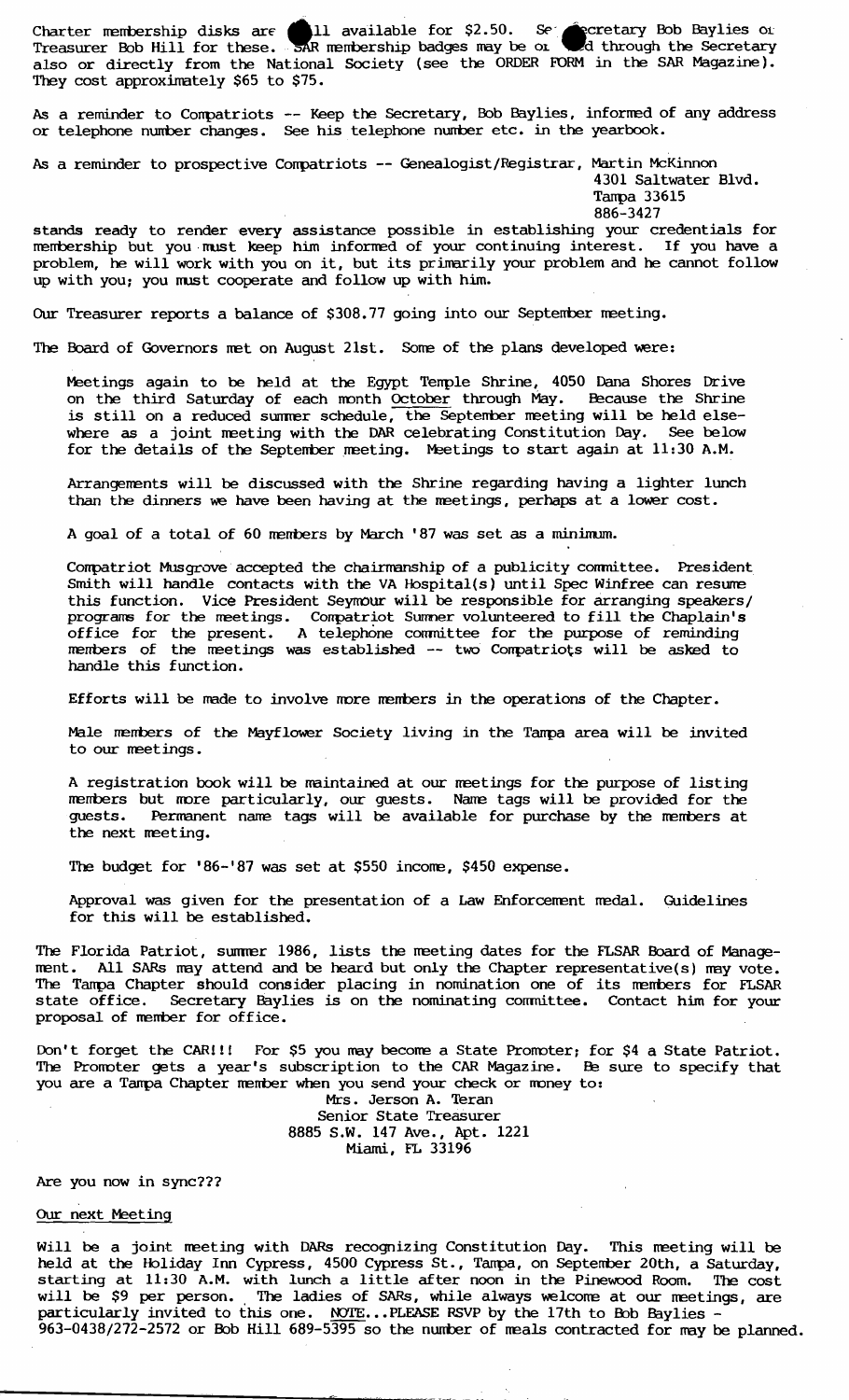

i





# **FIRST ANNUAL AWARDS BANQUET**



The Army ROTC Color Guard from the University of Tempa helped us open and close our First Annual Awards Banque t.



President Baylies reads a certificate of appreciation and gives oongratulations to Glenn Arter for Compatriot Arter's help in establishing the Tampa Chapter and for becoming an Associate member of the Tampa Chapter.



President Bob Baylies swears in new Compatriot Cecil 5amual (Sam) Beauregard, Jr.



Kay McKinnon (Mrs. Martin) was given a certificate of appreciation by the Chapter for her assistance to her Registrar/Genealogist husband in securing the record number of new members in '85-'86.



President Baylies swears in the new officers; Treasurer Bob Hill, Vice President Jack Seymour, President Jim Smith and Registrar/Genealogist Martin McKinnon.



Ex-President Baylies has now passed the gavel over to new President Jim Smith.